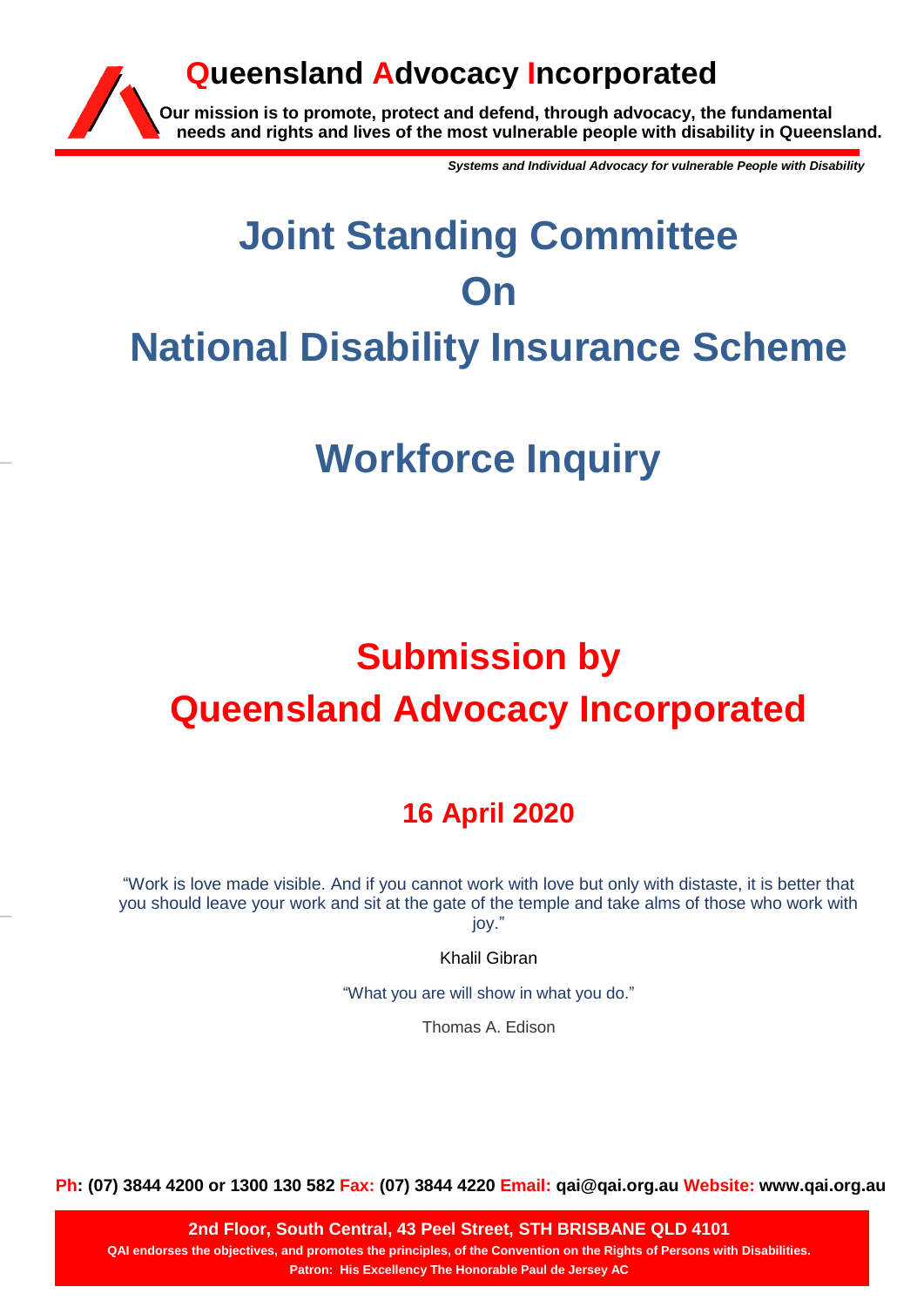#### **About Queensland Advocacy Incorporated**

Queensland Advocacy Incorporated (**QAI**) is an independent, community-based systems and individual advocacy organisation and a community legal service for people with disability. Our mission is to promote, protect and defend, through systems and individual advocacy, the fundamental needs and rights and lives of the most vulnerable people with disability in Queensland. QAI's board is comprised of a majority of persons with disability, whose wisdom and lived experience of disability is our foundation and guide.

QAI has an exemplary track record of effective systems advocacy, with thirty years' experience advocating for systems change, through campaigns directed to attitudinal, law and policy reform and by supporting the development of a range of advocacy initiatives in this state. We have provided, for over a decade, highly in-demand individual advocacy through our individual advocacy services – the Human Rights Legal Service, the Mental Health Legal Service and the Justice Support Program and, more recently, the National Disability Insurance Scheme Appeals Support Program, Decision Support Pilot Program, Disability Royal Commission Advocacy Program and Education Advocacy Service. Our individual advocacy experience informs our understanding, and prioritisation, of systemic advocacy issues.

#### **NDIS Workforce**

As part of the committee's role to inquire into the implementation, performance and governance of the National Disability Insurance Scheme (NDIS), the committee will inquire and report on the workforce providing NDIS services (the NDIS workforce), with particular reference to:

a) the current size and composition of the NDIS workforce and projections at full scheme;

b) challenges in attracting and retaining the NDIS workforce, particularly in regional and remote communities;

c) the role of Commonwealth Government policy in influencing the remuneration, conditions, working environment (including Workplace Health and Safety), career mobility and training needs of the NDIS workforce;

d) the role of State, Territory and Commonwealth Governments in providing and implementing a coordinated strategic workforce development plan for the NDIS workforce;

e) the interaction of NDIS workforce needs with employment in adjacent sectors including health and aged care;

f) the opportunities available to, and challenges experienced by, people with disability currently employed, or wanting to be employed, within the NDIS workforce; and

g) any other matters.

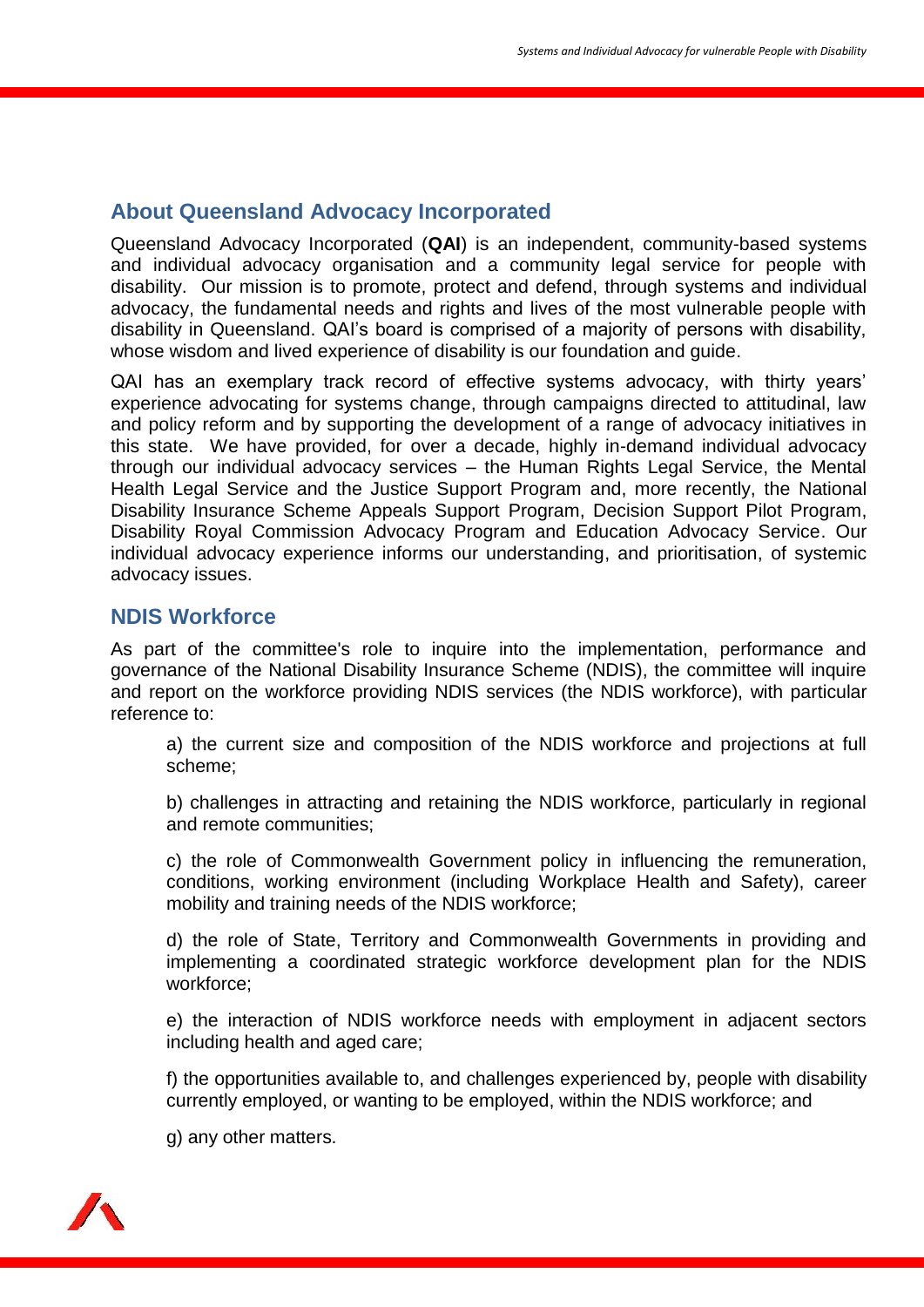#### **QAI's recommendations**

#### **QAI recommends:**

- 1. Abolishment of Supported Independent Living (SIL) from plans. SIL funding for NDIS participants should be replaced by open and individualised funding for everyone, including people who wish to share accommodation and support.
- 2. Restructure pricing for supports at the top and bottom of the market with particular emphasis on mental health supports, therapy supports and services for people with complex needs.
- 3. Restructure pricing for regional, rural and remote regions to strengthen service delivery which has higher overhead costs than their urban counterparts.
- 4. Provide adequate funding to participants in regional, rural and remote regions to enable delivery of service.
- 5. Work with Indigenous councils to train service providers and staff to deliver services, by building the capacity of local people.
- 6. The NDIA ensure each state and territory has a well-equipped, well trained and personcentred human rights based 'provider of last resort'.
- 7. Provide both financial and physical support to participants to learn how to self-manage their plan to enable maximum flexibility.
- 8. Provide support and guidance to self-managing participants to understand Australian Taxation Office rules, Fair Work rules and other employment issues resulting from directly employing staff.
- 9. Provide information to the mainstream and community on services that can be provided under the NDIS to encourage mainstream services in a disability setting.
- 10.The NDIA (and Quality and Safeguards Commission) provide assistance to providers and sole traders to participate in the auditing process which can be timely, costly and a hindrance to staying in the NDIS market.
- 11. The Quality and Safeguards Commission to scrutinise service providers providing housing and supports and restrict registration to ensure no provide is able to provide both functions.

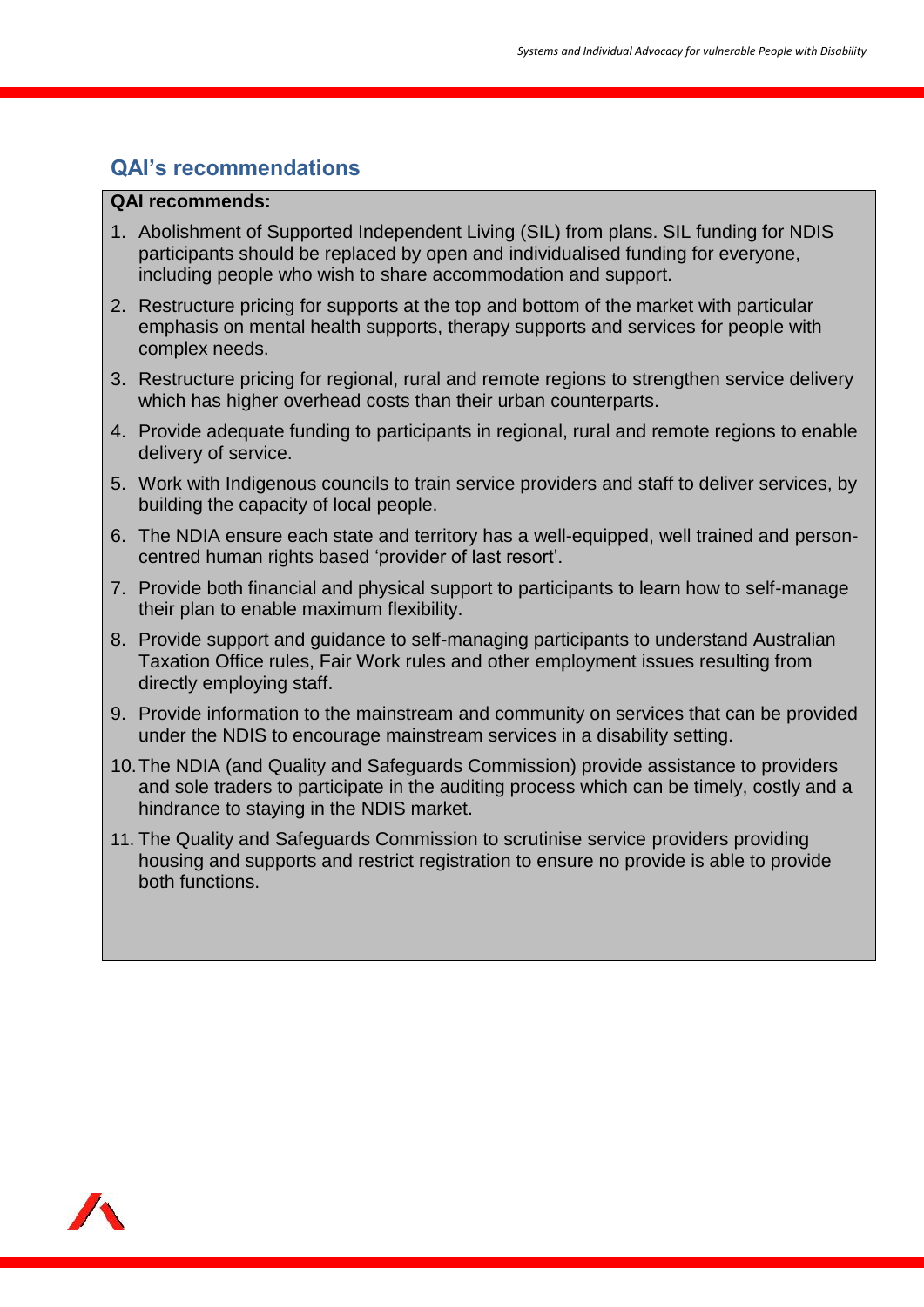#### **Introduction**

This submission is informed by QAI's experience in delivering non-legal advocacy for people engaging with the NDIS, through its National Disability Insurance Scheme Appeals Support Program and Decision Support Program, as well as our systems advocacy. It is also informed by insights gained through collaboration with our allies in advocacy, and the lived experiences of members and staff.

#### **The current size and composition of the NDIS workforce and projections at full scheme**

The roll out of the National Disability Insurance Scheme has been referred to as "one of the biggest social reforms since Medicare". With this significant change in how disability services are funded, there have been substantial and often fast paced changes in the delivery of disability services.

With these changes that see considerable increases in disability service funding available, there would be an expectation that the size and composition of the NDIS workforce would increase and become more diverse. However, according to NDIA data, on average 61% of payments from NDIS participants' plans go to the ten largest service providers. <sup>1</sup> This can be attributed to large service providers who have had to move away from a government block funding model, to a consumer-directed funding model, registering to provide multiple types of services under the NDIS. This has seen participants of the NDIS being provided 'wrap around' services such as in-home support, community access, therapies and support coordination from only one service provider. QAI has made submissions to relevant government bodies in relation to these types of services, which we consider prevent participants from exercising their choice and control to engage new and innovative services (indeed, many participants in this situation are still unaware of their right to choice and control over their supports and services).

QAI has previously made submissions to the Department of Social Services in relation to thin markets and some of the challenges experienced in the size and composition of the NDIS workforce.<sup>2</sup> This submission focused on the cohorts of participants who were finding it particularly difficulty to engage appropriate workers in the current workforce composition. These cohorts include people with psychosocial disability and complex support needs which are multifaceted and impacted by the lack of skilled workers in the NDIS workforce; simply put, there are not enough skilled workers to meet the demands of the number of people who require high level supports.

#### **Challenges in attracting and retaining the NDIS workforce, particularly in regional and remote communities**

With the evolution of disability services, there are multiple challenges in attracting and retaining people in the NDIS workforce. These challenges are exacerbated in regional, rural and remote communities. The following challenges have been reported by QAI clients, as

<sup>&</sup>lt;sup>2</sup> Queensland Advocacy Incorporated 23 August 2019, NDIS thin markets submission.



 $\overline{a}$ <sup>1</sup> National Disability Insurance Agency 31 December 2019, The NDIS market, report.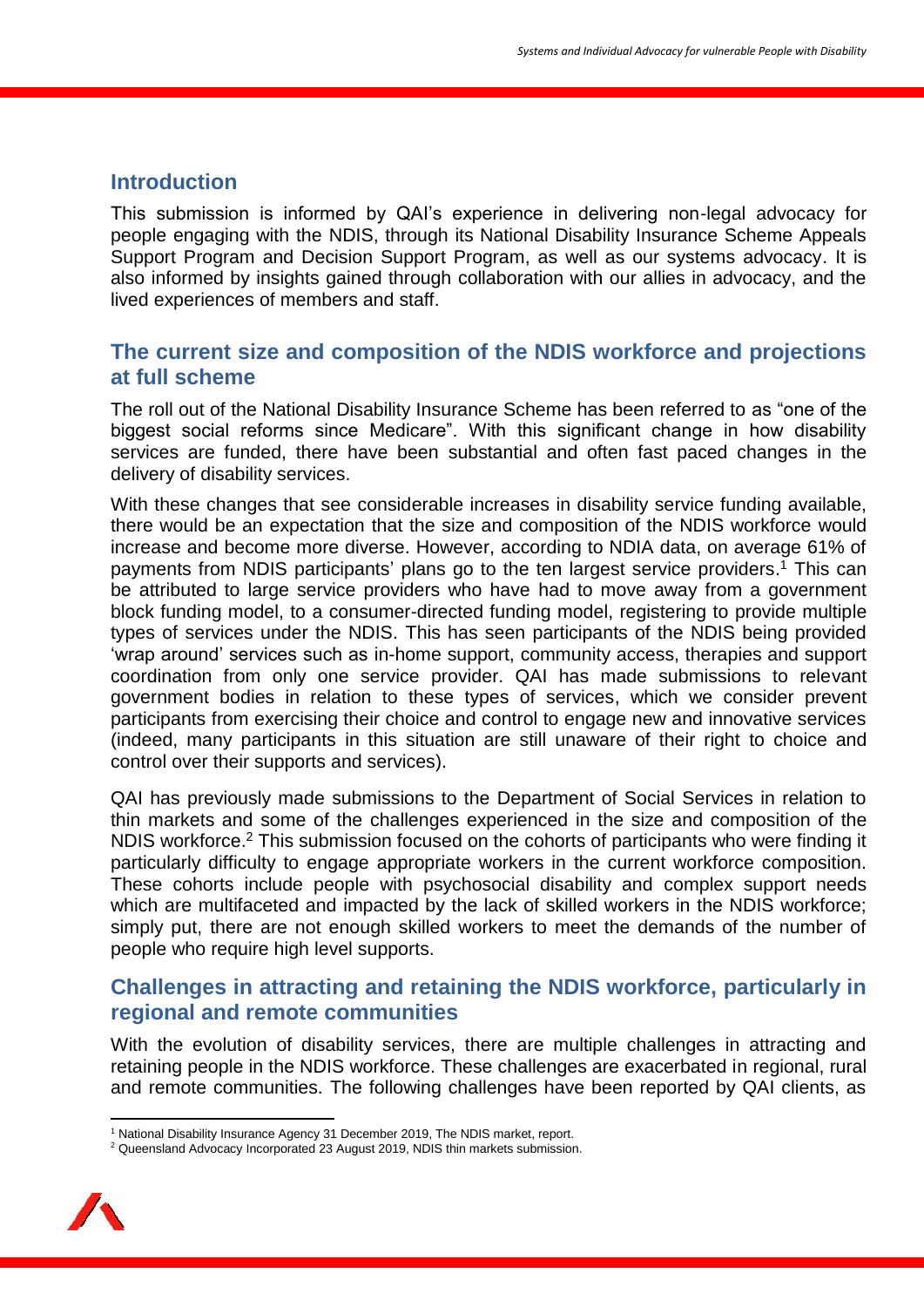well as services that support QAI clients. This is consistent with other reports of challenges in the NDIS workforce.

Since moving to the funding model that the NDIS operates under, service providers no longer have guaranteed incomes (contrast the certainty provided under block funding arrangements). Participants of the NDIS are free to 'shop around' to find a service which meets their needs, and free to leave a service that they feel does not meet their needs. This is a welcomed change for participants, as it enables them to gain control over services they previously lacked. With the previous guarantee of funding, clients and family members reported feeling like a 'cog in the machine' with no individual focus on their needs; what was good for one, was good for all. However, with this new focus on individuals and their needs, and the ability for a participant to leave a service with 14 days' notice, service providers do not have the assurance of continuous income. This has seen an increase in casualisation of front line workers. The insecurity and vulnerability of casual work has long been documented.3, 4 The increasing casualisation of front line support workers means front line workers are experiencing increased stress and irregular working hours.<sup>5</sup> Casualisation, irregular hours and poor communication between managers, workers and clients can lead to workers seeking employment either with a different service provider or branching out as a sole trader. This cycle continues, with the participant being left to continuously recruit staff to fill gaps.

Another challenge in attracting and retaining staff is the lack of training, supervision and ongoing mentoring provided to front line workers by both their employer and the NDIA. As people move through the sector, they gain invaluable experience working with people with different impairments and needs, however too often this is left to 'on the job shadow shift' training, which sees employees with minimal experience thrown into the deep end with a sink or swim mentality. For some employees, this sees them rising to the challenge, for others, the work is too stressful, overwhelming and results in them moving on. What is overlooked throughout this process though is that the employee is ill-equipped to work with the person with a disability and the person with a disability may or may not have the skillset to teach the employee what they require. The onus should not be on the participant, a feepaying consumer to teach an employee the basics of a human rights care approach. Training and upskilling is something that needs to be made available to NDIS workers, without out of hefty out of pocket expenses.

A further by product of this cycle is the inconsistently of workers for NDIS participants. There is an underrated value in people with disabilities having the ability to establish trusting relationships with their workers. People who experience intellectual or cognitive impairments and those with psychosocial disability. By building these relationships, people with disability may be able to work more collaboratively with their staff to express their wishes in relation to their support and daily needs. <sup>6</sup> Further, "right relationships' can restore

<sup>&</sup>lt;sup>6</sup> Reuzel, E, Bosman, A, Embregts, P, van Nieuwenhuijzen, M & Jahoda, A 2017. "Perceptions and expectations of regular support meetings between staff and people with an intellectual disability", Journal of Intellectual and Developmental Disability.



**<sup>.</sup>** <sup>3</sup> MacDonald, F, Bentham, E & Malone, J 2018, "Wage theft, underpayment and unpaid work in marketised social care", The Economic and Labour Relations Review.

<sup>4</sup> Chan, S & Dale, T 2015, "Precarious work and reproductive insecurity", Social Alternatives.

<sup>&</sup>lt;sup>5</sup> The Centre for Future Work at the Australian Institute September 2019, Precarity and job instability in NDIS support work, report.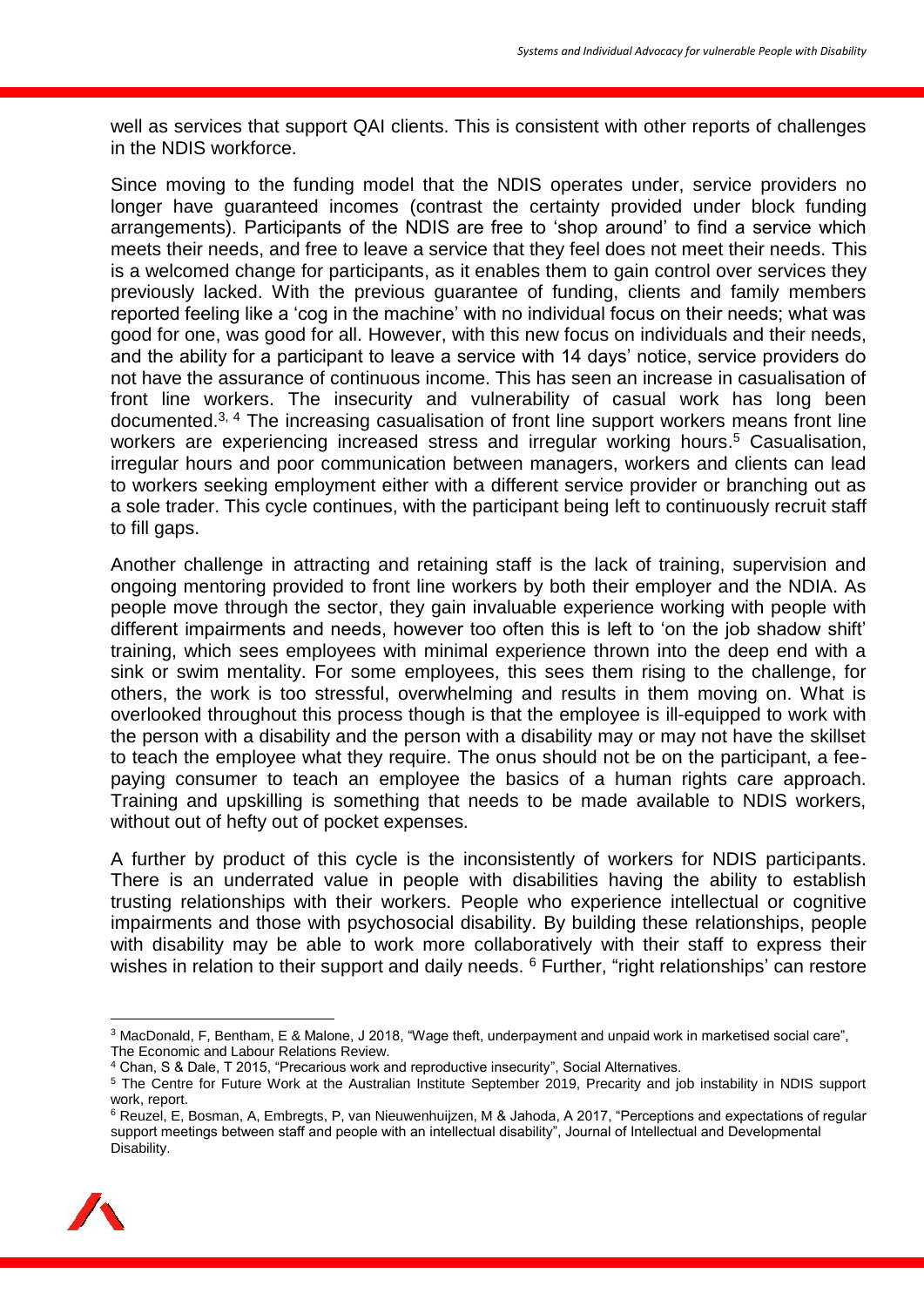equity to the power imbalance often exerted over people with high levels of vulnerability and marginalisation.<sup>7</sup>

Thin markets contribute to the lack of skilled NDIS workers, and people who identify as Aboriginal and Torres Strait Islander peoples have reported significant difficulty in employing culturally competent and culturally appropriate staff.<sup>8</sup> This is again exacerbated by the change from block funding to consumer-driven funding, a lack of financial means to initiate a service and a fee structure which does not take into considerations the overhead costs of running a remote service .

#### **The role of Commonwealth Government policy in influencing the remuneration, conditions, working environment (including Workplace Health and Safety), career mobility and training needs of the NDIS workforce**

The Commonwealth Government has an important role in influencing policy which positively enables the development and growth of the NDIS workforce. The Department of Social Services' 'Growing the NDIS and Workforce' report, which outlines four priority areas, is welcomed. However, there is a focus on outsourcing roles of importance that we submit should be left within the government such as regional coordinators and specialists coordinators. 9

The Commonwealth Government must ensure policy and procedures that are developed strike the balance between NDIS participants having choice and control over their services, and NDIS workers being valued and supported.

#### **The role of State, Territory and Commonwealth Governments in providing and implementing a coordinated strategic workforce development plan for the NDIS workforce**

The State, Territory and Commonwealth Governments must continue to develop and implement a coordinated strategic workforce which is consistent across all areas. There has historically been a discrepancy in disability services provided between different states and territories. States which have been at the forefront of human rights implementations such as Victoria and Canberra should utilise their learnings and share these learnings with other states and territories to ensure mistakes that have previously been made, are not made again.

The State, Territory and Commonwealth Governments must also look at a nationally consistent approach towards worker screening to ensure the safety of all people with disability. A nationally consistent, nationally recognised data base will assist with ensuring people who are qualified, competent and of good character are able to be employed in positions were support is provided. It will also ensure people who do not meet the minimum standards for providing such services are unable to operate; mitigating risk of harm, abuse, exploitation and neglect of people with disabilities.

<sup>9</sup> Department of Social Services 2019, Growing the NDIS market and workforce, report.



**.** 

<sup>7</sup> https://www.personcenteredplanning.org/Estab%20Right%20Relationships%20M.Kendrick.pdf

<sup>&</sup>lt;sup>8</sup> Centre for Health Policy at the University of Melbourne May 2019, Understanding disability through the lens of Aboriginal and Torres Strait Islander people – challenges and opportunities, report.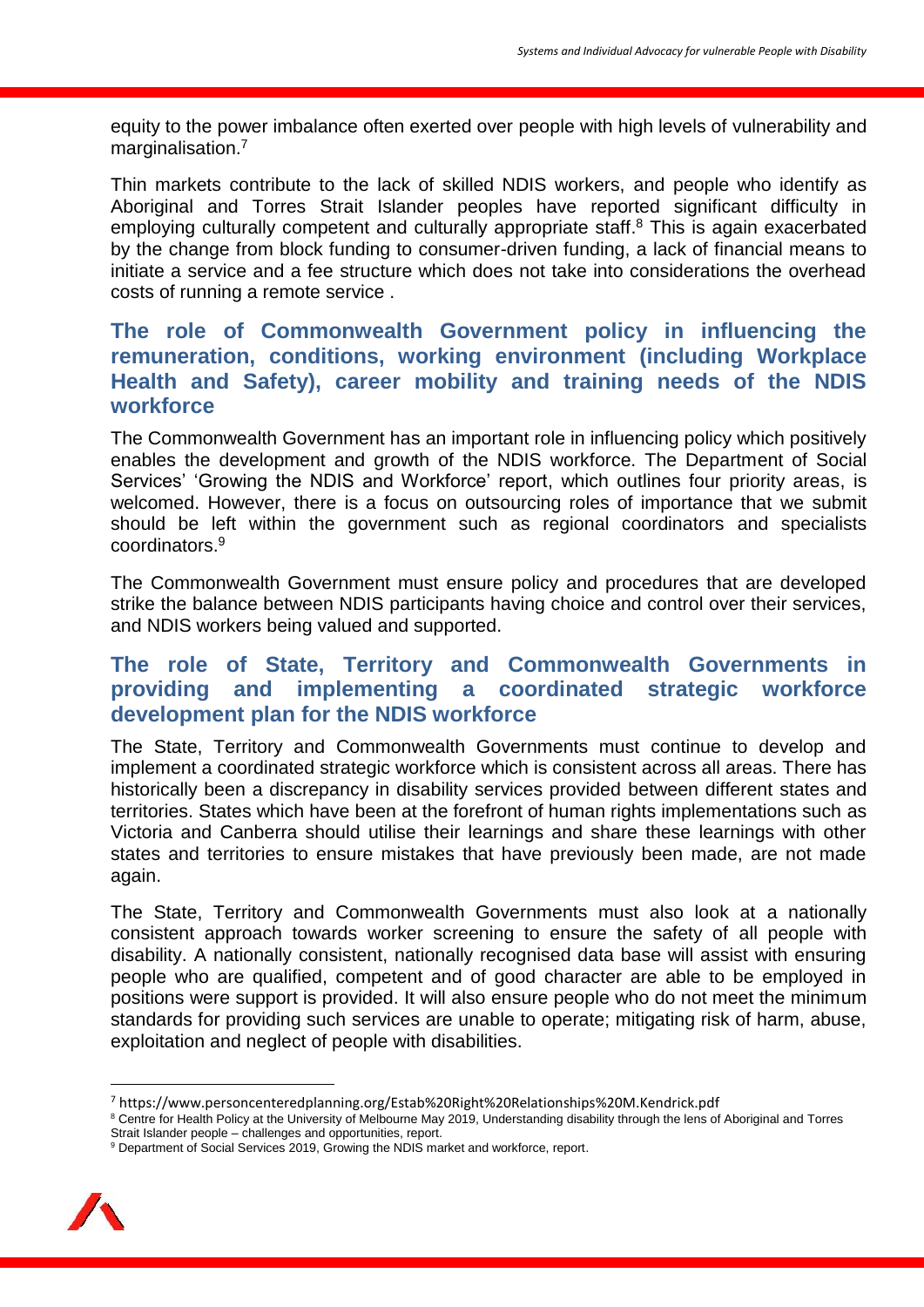The States and Territories must work with the Commonwealth Government in establishing a provider of last resort in as many areas as possible. Traditionally, participants with higher support needs could rely on their respective state or territory government to provide care when no one else could, however this is not something that has been effectively maintained during the transition to the NDIS. This results in service providers struggling and scrambling to meet participants' needs, and at times put frontline workers under immense pressure. To alleviate this pressure, governments should also work collaboratively to provide support and guidance to self-managed participants on how they can best implement their Plan through direct employment. This is a complicated process to navigate, particularly for the first time, and providing participants with case managers or case coordinators to help establish these arrangements would benefit the participant with continuity of support, but also NDIS workers with stable working arrangements.

#### **The interaction of NDIS workforce needs with employment in adjacent sectors including health and aged care**

Many people who live with disability also have interactions with the health and aged care sector. Unfortunately, there is disconnecton between a person's health needs, disability needs and age-related needs. As much as NDIS workers require training, upskilling and support, so do health workers and aged care workers. Although there is some expectation that people who work in caring roles should have understanding of people with disability, people with disability often report feeling excluded and unsupported in hospitals and aged care settings. This may be due to barriers such as workers being unaware of different communication methods, making inaccurate assumptions about a person's capacity to make decisions, or lacking a basic understanding of the type of support required.

There should be a focus on cross training the NDIS workforce across health (where applicable) and aged care, and vice versa. This training will provide workers with valuable skills that can be shared across different sectors, whilst also equipping them to respond to Australia's aging population.

#### **The opportunities available to, and challenges experiences by, people with disability currently employed, or wanting to be employed within the NDIS workforce**

The latest data available from the NDIA in relation to employment outcomes of scheme participants was reported in 2018.<sup>10</sup> With the rollout of the NDIS occurring from 2016 to 2020, it can be assumed this data may not be accurate as of 2020. Nevertheless, it is important to note that, as of 2018, 23% of NDIS participants were in a paid job. The data reported is concerning though, as of the 23% of NDIS participants engaging in paid work, only 41% of individuals aged between 15 and 24 and 33% of individuals aged 25 years and over were in open employment under full award wages. 35% of individuals aged 15 to 24 and a staggering 49% of individuals aged 25 and over were employed in Australian Disability Enterprises.

<sup>&</sup>lt;sup>10</sup> National Disabilty Insurance Agency 30 June 2018, Employment outcomes for NDIS participants, report.



**.**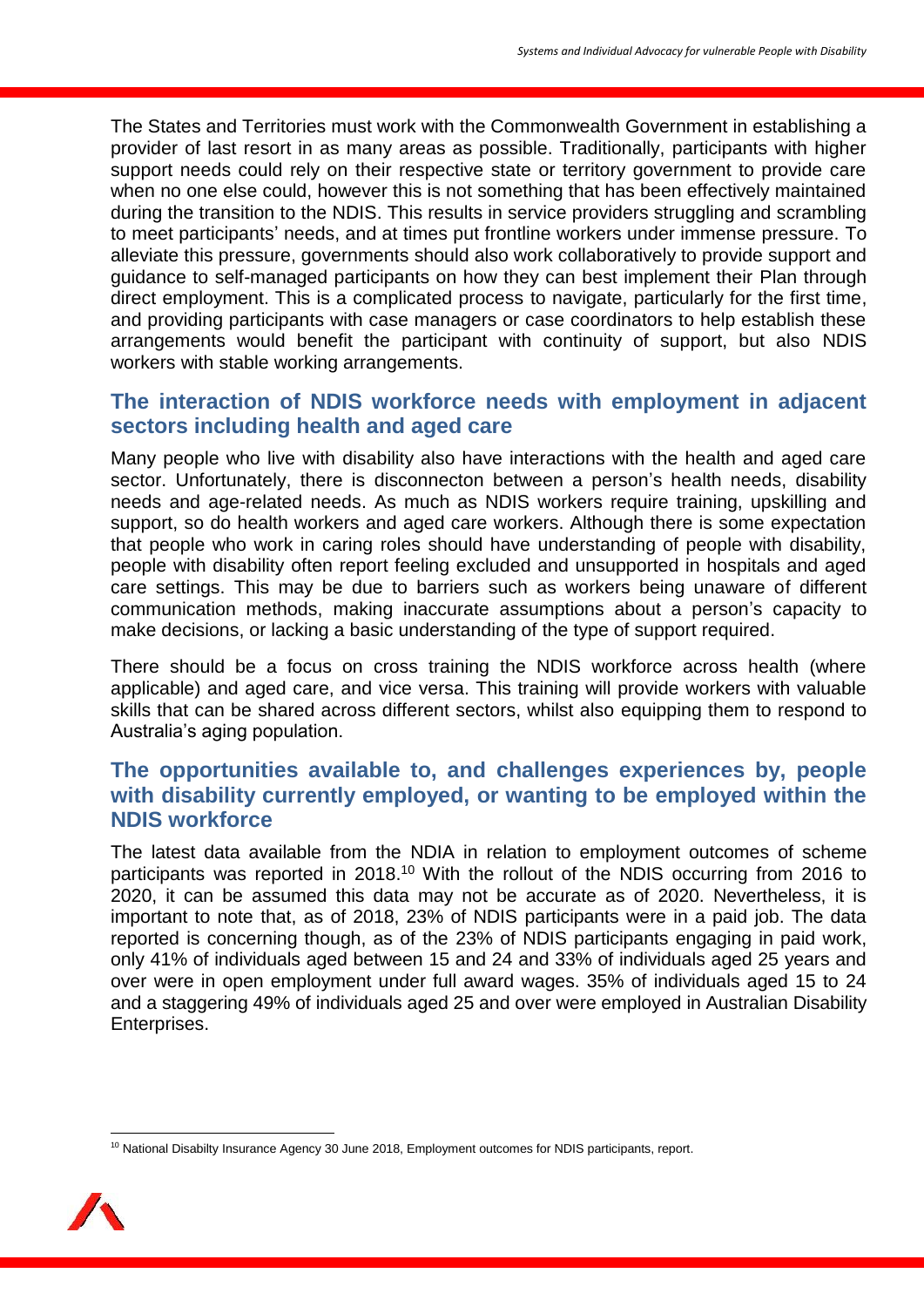Australian Disability Enterprises employees are paid a supported wage, which is linked to the person's work capacity.<sup>11</sup> A person is paid a percentage of the minimum which corresponds to their outputs. A person with a disability may only earn \$87.00 per week under this arrangement. This type of payment adds barriers to people with disability earning a proper wage for work completed, as there is an assumption made by employers that they can legally pay a person less as they have a disability. QAI submits that all workers should be paid at least the minimum wage.

#### **Any other matters**

The NDIA and the Quality and Safeguards Commission have taken a 'hands off' approach towards developing the workforce, particularly in relation to providing training to disability service support staff, such as support workers, allied health workers and support coordinators. This has seen service providers struggle to understand NDIS language, reporting requirements, what they can deliver under the NDIS and how best to support people with disability. This is further exacerbated by the 'hands off' approach taken towards assisting participants of the NDIS to understand and implement their plans. Participants are either given a Local Area Coordinator through a government contract or a support coordinator through their plan, that is designed to assist with implementing the plan. Local area coordinators do not have the time, knowledge or sector understanding to assist participants to implement their plans, let alone connect them to service providers who can meet their needs; they are unable to recommend any service, even if they know the service has the ability to provide a quality service. Similarly, support coordinators are funded to assist participants with implementing their plan, however the NDIA and Q&S Commission do not have any training or resources for support coordinators to understand what their role is and how best to assist participants. Support coordinators and participants are reliant on peer support and making multiple enquiries with different departments to obtain relevant information. This includes contacting the Fair Work Commission and Australian Taxation Office in relation to employment conditions for workers and consulting one another on workplace health and safety standards.

#### **Conclusion**

QAI thanks the Joint Standing Committee for the opportunity to contribute to this inquiry. We are happy to provide further information or clarification of any of the matters raised in this submission upon request.

<sup>11</sup> Fair Work Ombudsman 2020, Employees with disabilty pay rates, [https://www.fairwork.gov.au/pay/minimum-wages/employees-with](https://www.fairwork.gov.au/pay/minimum-wages/employees-with-disability-pay-rates)[disability-pay-rates](https://www.fairwork.gov.au/pay/minimum-wages/employees-with-disability-pay-rates)



 $\overline{a}$